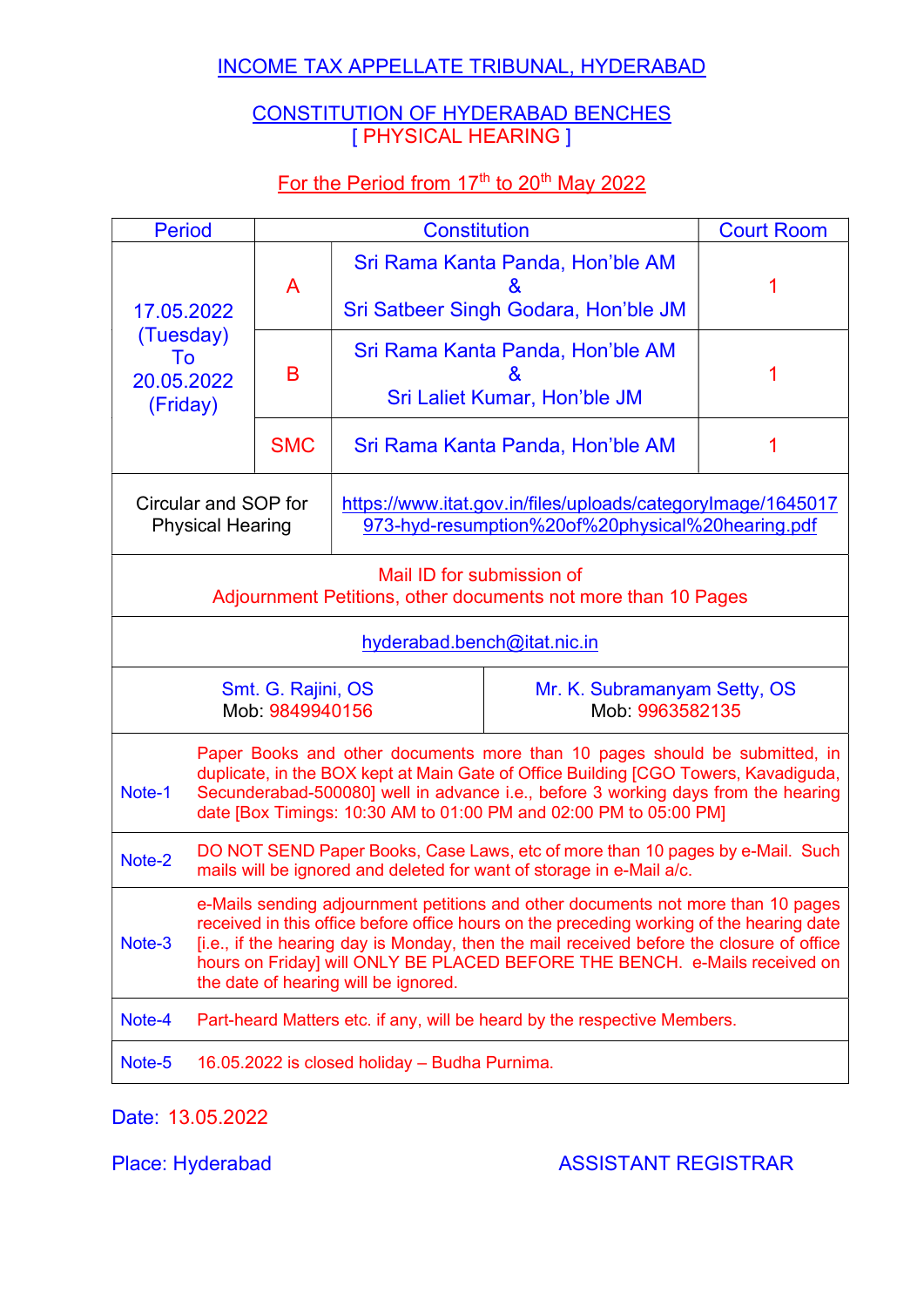## **CAUSE LIST OF A BENCH FOR 17-MAY-2022 (TUESDAY)**

#### **BEFORE HON'BLE RAMA KANTA PANDA, ACCOUNTANT MEMBER AND HON'BLE SATBEER SINGH GODARA, JUDICIAL MEMBER**

#### **IN COURT ROOM 1**

| Srl            | <b>Appeal Number</b> | Assmt.<br>Year | <b>Assessee Name</b>                          | <b>Remarks</b> |
|----------------|----------------------|----------------|-----------------------------------------------|----------------|
| $\mathbf{1}$   | ITA 207/HYD/2019     | 2015-16        | [D] ASHOKA DEVELOPERS & BUILDERS LIMITED      |                |
| $\overline{2}$ | ITA 296/HYD/2021     | 2016-17        | [A] VENKATRAMA SANJIVARAYA SARMA PERUBHOTLA   |                |
| 3              | ITA 327/HYD/2021     | 2016-17        | [D] VENKATRAMA SANJIVARAYA SARMA PERUBHOTLA   |                |
| 4              | ITA 297/HYD/2021     | 2016-17        | [A] JAYASRI AGENCIES PRIVATE LIMITED          |                |
| 5              | ITA 309/HYD/2021     | 2012-13        | [D] JAYASRI AGENCIES PRIVATE LIMITED          |                |
| 6              | ITA 310/HYD/2021     | 2016-17        | [D] JAYASRI AGENCIES PRIVATE LIMITED          |                |
| 7              | ITA 318/HYD/2021     | 2014-15        | [D] JAYASRI AGENCIES PRIVATE LIMITED          |                |
| 8              | ITA 298/HYD/2021     | 2016-17        | [A] GREATER GOLCONDA ESTATES PRIVATE LIMITED  |                |
| 9              | ITA 315/HYD/2021     | 2012-13        | [D] GREATER GOLCONDA ESTATES PRIVATE LIMITED  |                |
| 10             | ITA 321/HYD/2021     | 2014-15        | [D] GREATER GOLCONDA ESTATES PRIVATE LIMITED  |                |
| 11             | ITA 326/HYD/2021     | 2016-17        | [D] GREATER GOLCONDA ESTATES PRIVATE LIMITED  |                |
| 12             | ITA 299/HYD/2021     | 2016-17        | [A] SAI KEERTI CONSTRUCTIONS PRIVATE LIMITED  |                |
| 13             | ITA 314/HYD/2021     | 2012-13        | [D] SAI KEERTI CONSTRUCTIONS PRIVATE LIMITED  |                |
| 14             | ITA 319/HYD/2021     | 2014-15        | [D] SAI KEERTI CONSTRUCTIONS PRIVATE LIMITED  |                |
| 15             | ITA 325/HYD/2021     | 2016-17        | [D] SAI KEERTI CONSTRUCTIONS PRIVATE LIMITED  |                |
| 16             | ITA 300/HYD/2021     | 2016-17        | [A] SAI ANUPAMA AGENCIES PVT LTD              |                |
| 17             | ITA 316/HYD/2021     | 2012-13        | [D] SAI ANUPAMA AGENCIES PRIVATE LIMITED      |                |
| 18             | ITA 317/HYD/2021     | 2014-15        | [D] SAI ANUPAMA AGENCIES PRIVATE LIMITED      |                |
| 19             | ITA 324/HYD/2021     | 2016-17        | [D] SAI ANUPAMA AGENCIES PRIVATE LIMITED      |                |
| 20             | ITA 301/HYD/2021     | 2016-17        | [A] SAI PAVAN ESTATES PRIVATE LIMITED         |                |
| 21             | ITA 311/HYD/2021     | 2012-13        | [D] SAI PAVAN ESTATES PRIVATE LIMITED         |                |
| 22             | ITA 312/HYD/2021     | 2016-17        | [D] SAI PAVAN ESTATES PRIVATE LIMITED         |                |
| 23             | ITA 320/HYD/2021     | 2014-15        | [D] SAI PAVAN ESTATES PRIVATE LIMITED         |                |
| 24             | ITA 313/HYD/2021     | 2012-13        | [D] INDIA TELECOM FINANCE CORPORATION LIMITED |                |
| 25             | ITA 322/HYD/2021     | 2014-15        | [D] INDIA TELECOM FINANCE CORPORATION LIMITED |                |
| 26             | ITA 323/HYD/2021     | 2014-15        | [D] PONNAPULA SANJEEVA PARTHASARTHY           |                |

**Office Superintendent For Assistant Registrar 13-May-2022**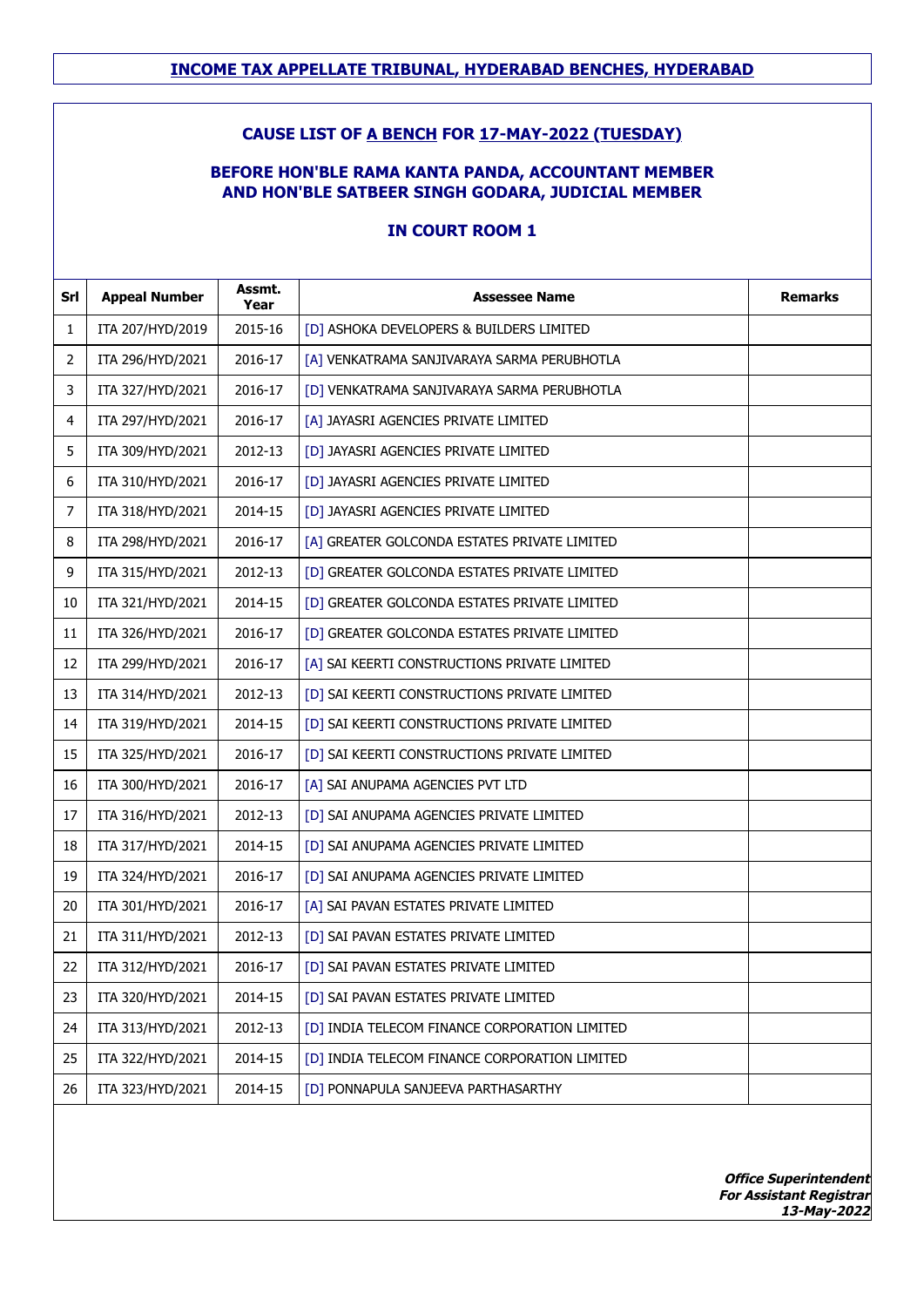## **CAUSE LIST OF A BENCH FOR 18-MAY-2022 (WEDNESDAY)**

## **BEFORE HON'BLE RAMA KANTA PANDA, ACCOUNTANT MEMBER AND HON'BLE SATBEER SINGH GODARA, JUDICIAL MEMBER**

## **IN COURT ROOM 1**

| Srl | <b>Appeal Number</b> | Assmt.<br>Year | <b>Assessee Name</b>                                                                          | <b>Remarks</b> |
|-----|----------------------|----------------|-----------------------------------------------------------------------------------------------|----------------|
| 1   | ITA 308/HYD/2017     | 2012-13        | [A] MARKETTOOLS RESEARCH PRIVATE LIMITED, HYDERABAD                                           |                |
| 2   | ITA 2116/HYD/2017    | 2013-14        | [A] MACROMILL RESEARCH INDIA LLP (FORMERLY KNOWN AS MARKET<br>TOOLS RESEARCH PRIVATE LIMITED) |                |
| 3   | ITA 573/HYD/2017     | 2012-13        | [A] TNS INDIA PRIVATE LIMITED, HYDERABAD                                                      |                |
| 4   | ITA 1264/HYD/2017    | 2013-14        | [D] VESSELLA CONSTRUCTIONS.                                                                   |                |
| 5   | ITA 1456/HYD/2017    | 2012-13        | [A] NUZIVEEDU SEEDS LIMITED                                                                   |                |
| 6   | ITA 1457/HYD/2017    | 2013-14        | [A] NUZIVEEDU SEEDS LIMITED                                                                   |                |
| 7   | ITA 1463/HYD/2017    | 2012-13        | [D] NUZIVEEDU SEEDS LIMITED, R.R. DIST                                                        |                |
| 8   | ITA 1464/HYD/2017    | 2013-14        | [D] NUZIVEEDU SEEDS LIMITED, R.R. DIST                                                        |                |
| 9   | ITA 2091/HYD/2017    | 2013-14        | [D] PRAVARDHAN SEEDS PRIAVATE LIMITED                                                         |                |
| 10  | ITA 2261/HYD/2017    | 2013-14        | [A] TNS INDIA PRIVATE LIMITED                                                                 |                |
| 11  | ITA 1151/HYD/2017    | 2011-12        | [A] HARIYANA STEEL CENTRE (KDM) PRIVATE LIMITED                                               |                |
| 12  | ITA 1152/HYD/2017    | 2012-13        | [A] HARIYANA STEEL CENTRE (KDM) PRIVATE LIMITED                                               |                |
| 13  | ITA 2089/HYD/2017    | 2014-15        | [D] MANDAVA HOLDINGS PRIVATE LIMITED                                                          |                |
| 14  | ITA 929/HYD/2018     | 2009-10        | [A] AMSRI BUILDERS PRIVATE LIMITED                                                            |                |
| 15  | ITA 932/HYD/2018     | 2009-10        | [A] AMSRI INFRA PROJECTS PRIVATE LIMITED                                                      |                |
| 16  | ITA 1104/HYD/2018    | 2009-10        | [D] AMSRI BUILDERS PRIVATE LIMITED                                                            |                |
| 17  | ITA 1971/HYD/2018    | 2012-13        | [D] D.R.S.LOGISTICS PRIVATE LIMITED                                                           |                |
| 18  | ITA 2244/HYD/2018    | 2015-16        | [D] EENADU TELEVISION PRIVATE LIMITED                                                         |                |
| 19  | ITA 2379/HYD/2018    | 2014-15        | [A] OSI SYSTEMS PRIVATE LIMITED                                                               |                |
| 20  | ITA 99/HYD/2019      | 2012-13        | [A] LIC EMPLOYEES CO-OPERATIVE CREDIT SOCIETY                                                 |                |
| 21  | ITA 788/HYD/2019     | 2004-05        | [A] ALLAM ADAVAIAH                                                                            |                |
| 22  | ITA 1686/HYD/2019    | 2016-17        | [D] KSK MAHANADI POWER COMPANY LIMITED                                                        |                |
| 23  | ITA 1715/HYD/2019    | 2013-14        | [A] JATAN RAJ JAIN                                                                            |                |
| 24  | ITA 602/HYD/2020     | 2014-15        | [A] NEELA REDDY MORAMREDDY GARU                                                               |                |
| 25  | ITA 3/HYD/2021       | 2014-15        | [D] NEELA REDDY MORAMREDDYGARU                                                                |                |
| 26  | ITA 82/HYD/2022      | 2003-04        | [A] P. SUDHAKAR REDDY                                                                         |                |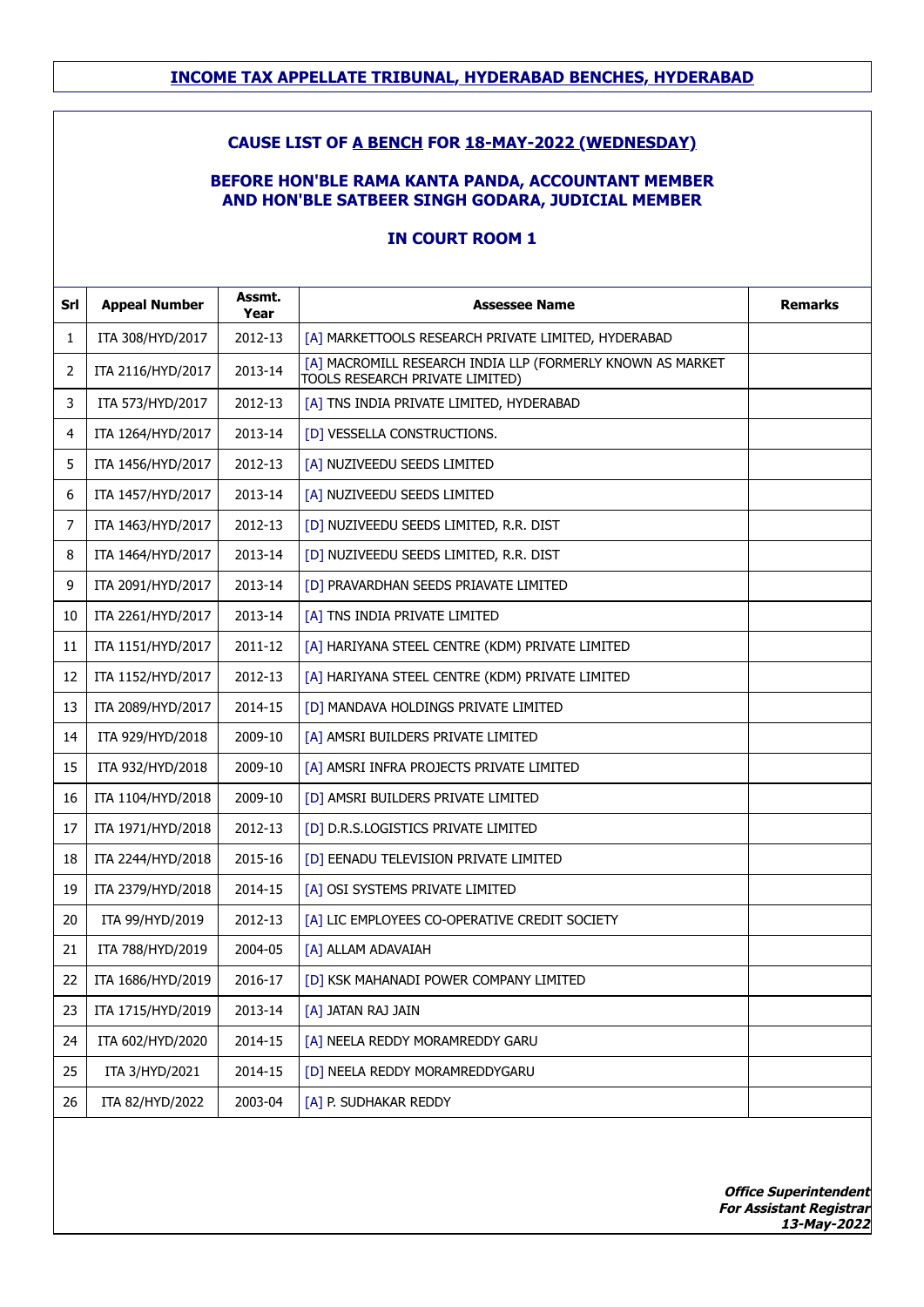## **CAUSE LIST OF A BENCH FOR 19-MAY-2022 (THURSDAY)**

## **BEFORE HON'BLE RAMA KANTA PANDA, ACCOUNTANT MEMBER AND HON'BLE SATBEER SINGH GODARA, JUDICIAL MEMBER**

## **IN COURT ROOM 1**

| Srl            | <b>Appeal Number</b> | Assmt.<br>Year | <b>Assessee Name</b>                                 | <b>Remarks</b> |
|----------------|----------------------|----------------|------------------------------------------------------|----------------|
| $\mathbf{1}$   | ITA 603/HYD/2016     | 2009-10        | [D] HES INFRA PVT LTD., HYD                          |                |
| $\overline{2}$ | ITA 604/HYD/2016     | 2010-11        | [D] HES INFRA PVT LTD., HYD                          |                |
| 3              | ITA 605/HYD/2016     | 2011-12        | [D] HES INFRA PVT LTD., HYD                          |                |
| 4              | ITA 606/HYD/2016     | 2012-13        | [D] HES INFRA PVT LTD., HYD                          |                |
| 5              | ITA 184/HYD/2018     | 2013-14        | [D] HES INFRA PRIVATE LIMITED                        |                |
| 6              | ITA 185/HYD/2018     | 2014-15        | [D] HES INFRA PRIVATE LIMITED                        |                |
| $\overline{7}$ | ITA 321/HYD/2018     | 2009-10        | [A] MOHAMMAD SHAKEEL QUADRI                          |                |
| 8              | ITA 322/HYD/2018     | 2009-10        | [A] MOHAMMED LAYEEQ                                  |                |
| 9              | ITA 1865/HYD/2019    | 2003-04        | [A] BYRRAJU RAMALINGA RAJU                           |                |
| 10             | ITA 55/HYD/2020      | 2002-03        | [D] B.RAMALINGA RAJU                                 |                |
| 11             | ITA 56/HYD/2020      | 2003-04        | [D] B.RAMALINGA RAJU                                 |                |
| 12             | ITA 57/HYD/2020      | 2002-03        | [D] B.RAMALINGA RAJU                                 |                |
| 13             | ITA 1759/HYD/2019    | 2012-13        | [A] Y RADHA KUMAR REDDY (HUF)                        |                |
| 14             | ITA 709/HYD/2020     | 2015-16        | [A] INDIAN ROTORCRAFT LIMITED                        |                |
| 15             | ITA 305/HYD/2021     | 2010-11        | [A] LIGHT ASSOCIATES MINISTRY OF ST. BARNABA SOCIETY |                |
| 16             | ITA 445/HYD/2021     | 2017-18        | [D] DCS LIMITED                                      |                |
| 17             | ITA 38/HYD/2022      | 2019-20        | [A] NARENDER AGARWAL                                 |                |
| 18             | ITA 83/HYD/2022      | 2017-18        | [A] EPAM SYSTEMS INDIA PRIVATE LIMITED               |                |
|                |                      |                |                                                      |                |

**Office Superintendent For Assistant Registrar 13-May-2022**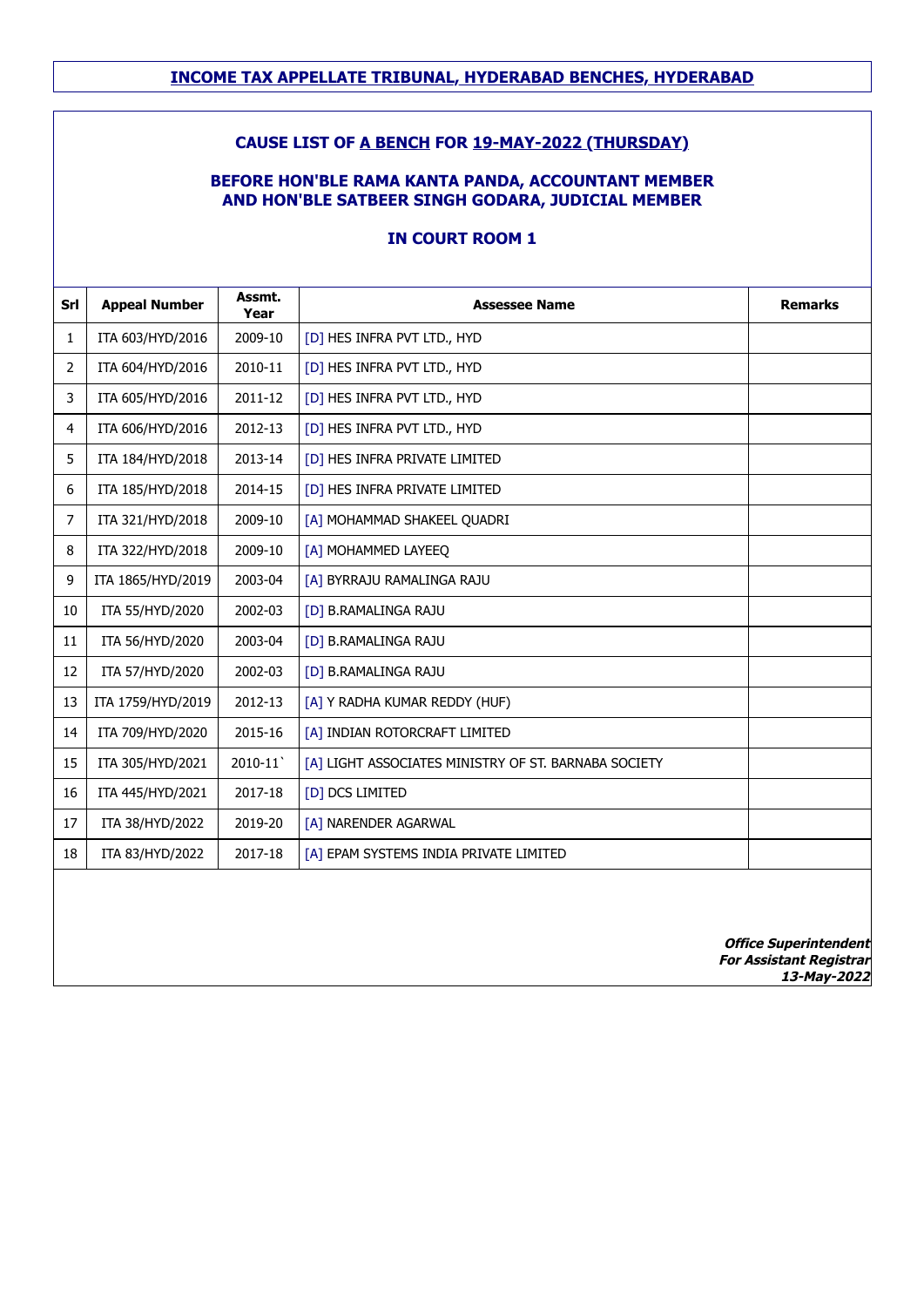## **CAUSE LIST OF B BENCH FOR 17-MAY-2022 (TUESDAY)**

## **BEFORE HON'BLE RAMA KANTA PANDA, ACCOUNTANT MEMBER AND HON'BLE LALIET KUMAR, JUDICIAL MEMBER**

## **IN COURT ROOM 1**

| Srl          | <b>Appeal Number</b> | Assmt.<br>Year | <b>Assessee Name</b>                                                                                        | <b>Remarks</b>               |
|--------------|----------------------|----------------|-------------------------------------------------------------------------------------------------------------|------------------------------|
| $\mathbf{1}$ | ITA 307/HYD/2016     | 2003-04        | [A] GVK INDUSTRIES LTD., SEC'BAD                                                                            |                              |
| 2            | ITA 1166/HYD/2016    | 2002-03        | [A] GVK INDUSTRIES LTD., SEC'BAD                                                                            |                              |
| 3            | ITA 1167/HYD/2016    | 2004-05        | [A] GVK INDUSTRIES LTD., SEC'BAD                                                                            |                              |
| 4            | ITA 1168/HYD/2016    | 2005-06        | [A] GVK INDUSTRIES LTD., SEC'BAD                                                                            |                              |
| 5            | ITA 1169/HYD/2016    | 2006-07        | [A] GVK INDUSTRIES LTD., SEC'BAD                                                                            |                              |
| 6            | ITA 892/HYD/2016     | 2012-13        | [D] TECHTRANS CONSTRUCTIONS (I) PVT.LTD., HYD                                                               |                              |
| 7            | ITA 1056/HYD/2016    | 2012-13        | [A] TECHTRANS CONSTRUCTION (I) PVT.LTD. KCPL-JV                                                             |                              |
| 8            | ITA 302/HYD/2017     | 2012-13        | [A] NU PHARMALOGICS PRIVATE LIMITED, HYDERABAD                                                              |                              |
| 9            | ITA 1165/HYD/2019    | 2011-12        | [A] NU PHARMALOGICS PRIVATE LIMITED                                                                         |                              |
| 10           | ITA 867/HYD/2017     | 2008-09        | [A] JEL FIANANCE & INVESTMENTS LIMITED, (FORMERLY KNOWN AS<br>JUBILIANT ENGINEERING LIMITED), HYD, HYD      |                              |
| 11           | ITA 461/HYD/2020     | 2011-12        | [D] VNR INFRASTRUCTURE LIMITED                                                                              |                              |
| 12           | ITA 462/HYD/2020     | 2012-13        | [D] VNR INFRASTRUCTURE LIMITED                                                                              |                              |
| 13           | ITA 463/HYD/2020     | 2013-14        | [D] VNR INFRASTRUCTURE LIMITED                                                                              |                              |
| 14           | ITA 464/HYD/2020     | 2014-15        | [D] VNR INFRASTRUCTURE LIMITED                                                                              |                              |
| 15           | ITA 526/HYD/2020     | 2008-09        | [A] C.VAMSI KRISHNA                                                                                         |                              |
| 16           | ITA 527/HYD/2020     | 2009-10        | [A] C.VAMSI KRISHNA                                                                                         |                              |
| 17           | ITA 528/HYD/2020     | 2010-11        | [A] C VAMSI KRISHNA                                                                                         |                              |
| 18           | ITA 543/HYD/2020     | 2009-10        | [D] C VAMSI KRISHNA                                                                                         |                              |
| 19           | ITA 85/HYD/2021      | 2008-09        | [A] SAI LIFE SCIENCE LIMITED                                                                                |                              |
| 20           | ITA 190/HYD/2021     | 2015-16        | [A] PREMIER POULTRY PRODUCTS PRIVATE LIMITED                                                                |                              |
| 21           | IT(TP)A 79/HYD/2022  | 2017-18        | [A] ERSTWHILE AMALGAMATING COMPANY SITAPURAM POWER<br>LIMITED(NOW AMALGAMATED COMPANY-ZUARI CEMENT LIMITED) |                              |
|              |                      |                |                                                                                                             | <b>Office Superintendent</b> |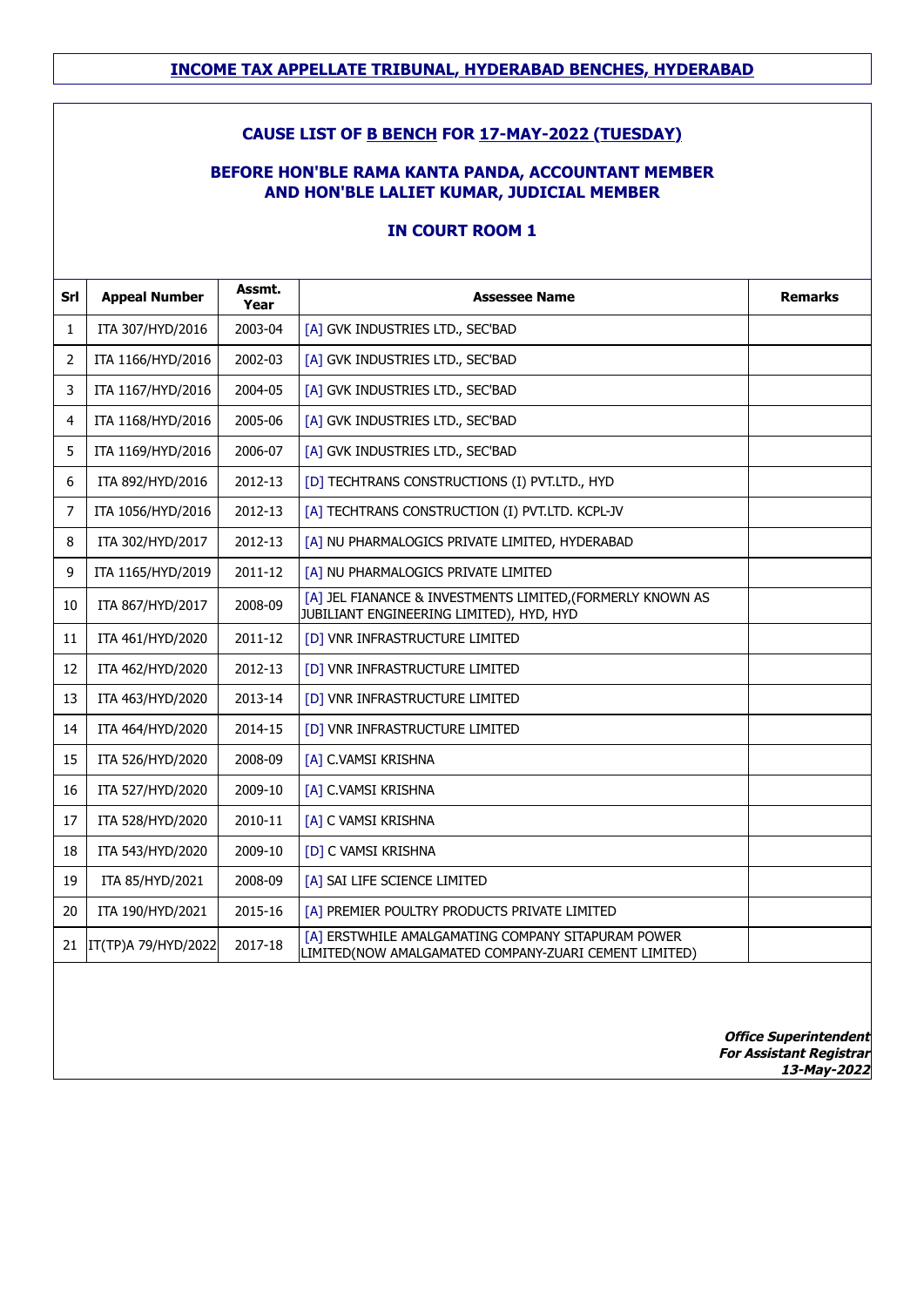## **INCOME TAX APPELLATE TRIBUNAL, HYDERABAD BENCHES, HYDERABAD**

## **CAUSE LIST OF B BENCH FOR 18-MAY-2022 (WEDNESDAY)**

## **BEFORE HON'BLE RAMA KANTA PANDA, ACCOUNTANT MEMBER AND HON'BLE LALIET KUMAR, JUDICIAL MEMBER**

### **IN COURT ROOM 1**

| Srl            | <b>Appeal Number</b> | Assmt.<br>Year | <b>Assessee Name</b>                                                                  | <b>Remarks</b>                                                 |
|----------------|----------------------|----------------|---------------------------------------------------------------------------------------|----------------------------------------------------------------|
| $\mathbf{1}$   | ITA 1866/HYD/2014    | 2010-11        | [A] MACROMILL RESEARCH INDIA LLP (FORMERLY MARKET TOOLS<br>RESEARCH PRIVATE LIMITED)  |                                                                |
| $\overline{2}$ | ITA 1935/HYD/2014    | 2010-11        | [D] MACROMILL RESEARCH INDIA LLP(FORMERLY MARKET TOOLS &<br>RESEARCH PRIVATE LIMITED) |                                                                |
| 3              | ITA 424/HYD/2016     | 2011-12        | [D] MACROMILL RESEARCH INDIA LLP (FORMERLY MARKET TOOLS<br><b>RESEARCH PVT. LTD.)</b> |                                                                |
| $\overline{4}$ | ITA 501/HYD/2016     | 2011-12        | [A] MACROMILL RESEARCH INDIA LLP (FORMERLY MARKET TOOLS<br>RESEARCH P. LTD.,)         |                                                                |
| 5              | ITA 593/HYD/2017     | 2009-10        | [A] RAMKY INFRASTRUCTURE LIMITED, HYDERABAD                                           |                                                                |
| 6              | ITA 802/HYD/2019     | 2012-13        | [D] KVK ENERGY INFRASTRUCTURE PRIVATE LIMITED                                         |                                                                |
| $\overline{7}$ | ITA 803/HYD/2019     | 2013-14        | [D] KVK ENERGY INFRASTRUCTURE PRIVATE LIMITED                                         |                                                                |
| 8              | ITA 804/HYD/2019     | 2014-15        | [D] KVK ENERGY INFRASTRUCTURE PRIVATE LIMITED                                         |                                                                |
| 9              | ITA 988/HYD/2019     | 2006-07        | [A] K.RAVINDRANTH                                                                     |                                                                |
| 10             | ITA 639/HYD/2020     | 2013-14        | [A] RAMYA CONSTRUCTIONS LIMITED                                                       |                                                                |
| 11             | ITA 692/HYD/2020     | 2017-18        | [A] BVM ENERGY & RESIDENCY PRIVATE LIMITED                                            |                                                                |
| 12             | ITA 339/HYD/2021     | 2017-18        | [D] ARUNA GULLAPALLI                                                                  |                                                                |
| 13             | IT(TP)A 80/HYD/2022  | 2017-18        | [A] PEGASYSTEMS WORLDWIDE INDIA PRIVATE LIMITED                                       |                                                                |
| 14             | WTA 2/HYD/2022       | 2007-08        | [A] YELLAIAH SETTY                                                                    |                                                                |
| 15             | WTA 3/HYD/2022       | 2008-09        | [A] YELLAIAH SETTY                                                                    |                                                                |
| 16             | WTA 4/HYD/2022       | 2009-10        | [A] YELLAIAH SETTY                                                                    |                                                                |
|                |                      |                |                                                                                       |                                                                |
|                |                      |                |                                                                                       | <b>Office Superintendent</b><br><b>For Assistant Registrar</b> |

**13-May-2022**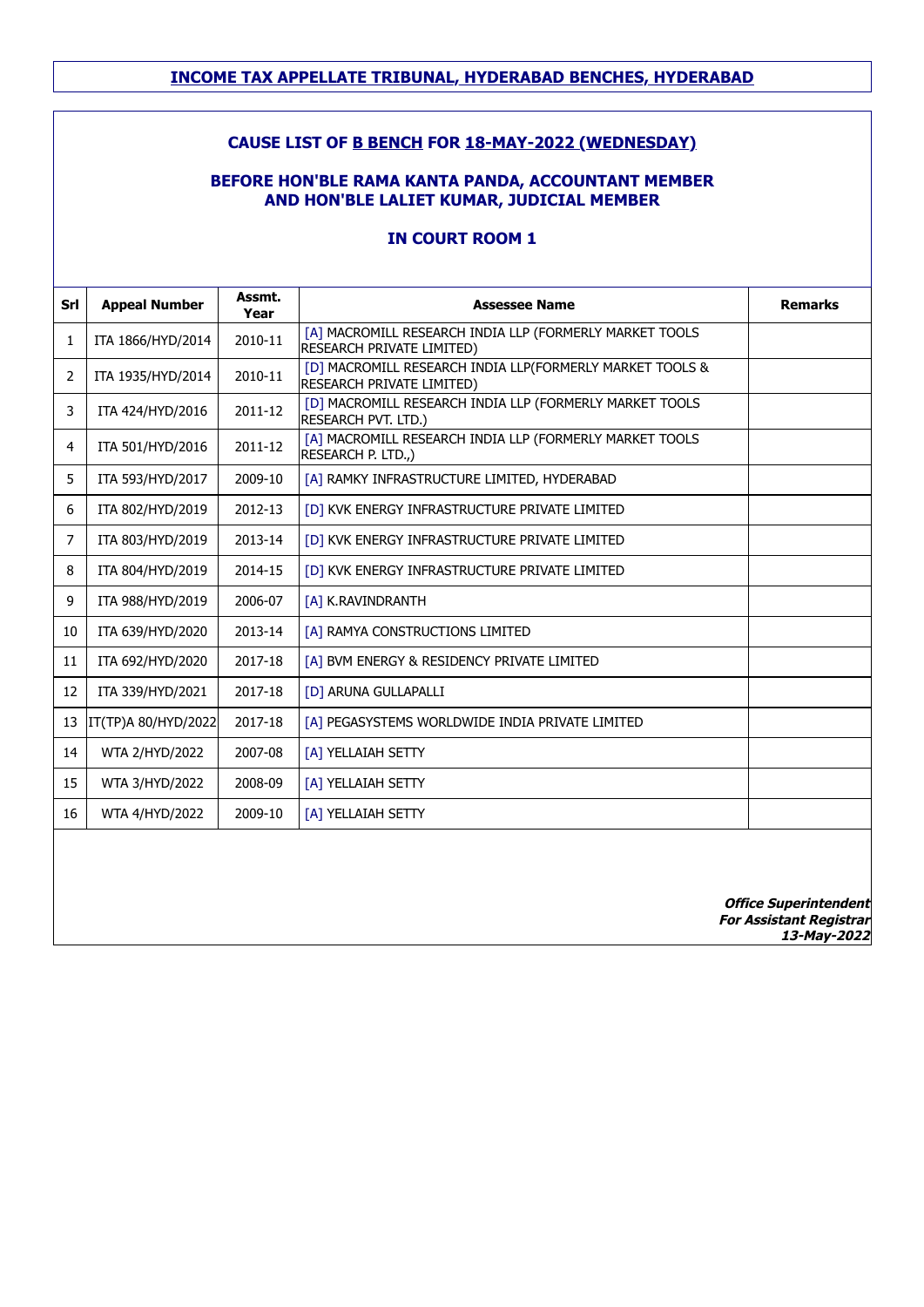## **INCOME TAX APPELLATE TRIBUNAL, HYDERABAD BENCHES, HYDERABAD**

## **CAUSE LIST OF B BENCH FOR 19-MAY-2022 (THURSDAY)**

## **BEFORE HON'BLE RAMA KANTA PANDA, ACCOUNTANT MEMBER AND HON'BLE LALIET KUMAR, JUDICIAL MEMBER**

## **IN COURT ROOM 1**

| Srl            | <b>Appeal Number</b> | Assmt.<br>Year | <b>Assessee Name</b>                             | <b>Remarks</b>                                                                |
|----------------|----------------------|----------------|--------------------------------------------------|-------------------------------------------------------------------------------|
| $\mathbf{1}$   | ITA 366/HYD/2013     | 2007-08        | [D] MAHESHWARI MEGA VENTURES LIMITED             |                                                                               |
| $\overline{2}$ | ITA 1291/HYD/2016    | 2009-10        | [A] MAHESHWARI MEGAVENTURES LIMITED, HYDERABAD   |                                                                               |
| 3              | ITA 167/HYD/2018     | 2014-15        | [A] ABHISHEK AGARWAL ((PSC))                     |                                                                               |
| 4              | ITA 369/HYD/2019     | 2014-15        | [A] SUJIT AGARWAL (PSC)                          |                                                                               |
| 5              | ITA 374/HYD/2018     | 2013-14        | [A] HARITHA FERTILISERS LIMITED                  |                                                                               |
| 6              | ITA 631/HYD/2018     | 2014-15        | [A] ADITYA MUNDADA                               |                                                                               |
| 7              | ITA 2382/HYD/2018    | 2014-15        | [A] SHASHIKALA RAM KUMAR                         |                                                                               |
| 8              | ITA 1639/HYD/2019    | 2014-15        | [D] GURUVAYOOR INFRASTRUCTURE PRIVATE LIMITED    |                                                                               |
| 9              | ITA 1640/HYD/2019    | 2015-16        | [D] GURUVAYOOR INFRASTRUCTURE PRIVAT LIMITED     |                                                                               |
| 10             | ITA 1641/HYD/2019    | 2016-17        | [D] GURUVAYOOR INFRASTRUCTURE PRIVATE LIMITED    |                                                                               |
| 11             | ITA 380/HYD/2020     | 2013-14        | [D] GURUVAYOOR INFRASTRUCTURE PRIVATE LIMITED    |                                                                               |
| 12             | ITA 381/HYD/2020     | 2017-18        | [D] GURUVAYOOR INFRASTRUCTURE PRIVATE LIMITED    |                                                                               |
| 13             | ITA 514/HYD/2020     | 2012-13        | [A] NANDAN CLEANTEC LIMITED                      |                                                                               |
| 14             | ITA 515/HYD/2020     | 2013-14        | [A] NANDAN CLEANTEC LIMITED                      |                                                                               |
| 15             | ITA 516/HYD/2020     | 2016-17        | [A] NANDAN CLEANTEC LIMITED                      |                                                                               |
| 16             | ITA 517/HYD/2020     | 2017-18        | [A] NANDAN CLEANTEC LIMITED                      |                                                                               |
| 17             | ITA 558/HYD/2020     | 2013-14        | [D] REJUVENTING APPROACHES PRIVATE LIMITED       |                                                                               |
| 18             | ITA 745/HYD/2020     | 2015-16        | [A] UNITED RAIL ROAD CONSULTANTS PRIVATE LIMITED |                                                                               |
| 19             | ITA 205/HYD/2021     | 2016-17        | [A] BA CONTINUUM INDIA PRIVATE LIMITED           |                                                                               |
| 20             | ITA 56/HYD/2022      | 2017-18        | [A] LSC STEELS PRIVATE LIMITED                   |                                                                               |
| 21             | ITA 84/HYD/2022      | 2017-18        | [A] SGB BRANDSAFWAY PRIVATE LIMITED              |                                                                               |
|                |                      |                |                                                  |                                                                               |
|                |                      |                |                                                  | <b>Office Superintendent</b><br><b>For Assistant Registrar</b><br>13-May-2022 |